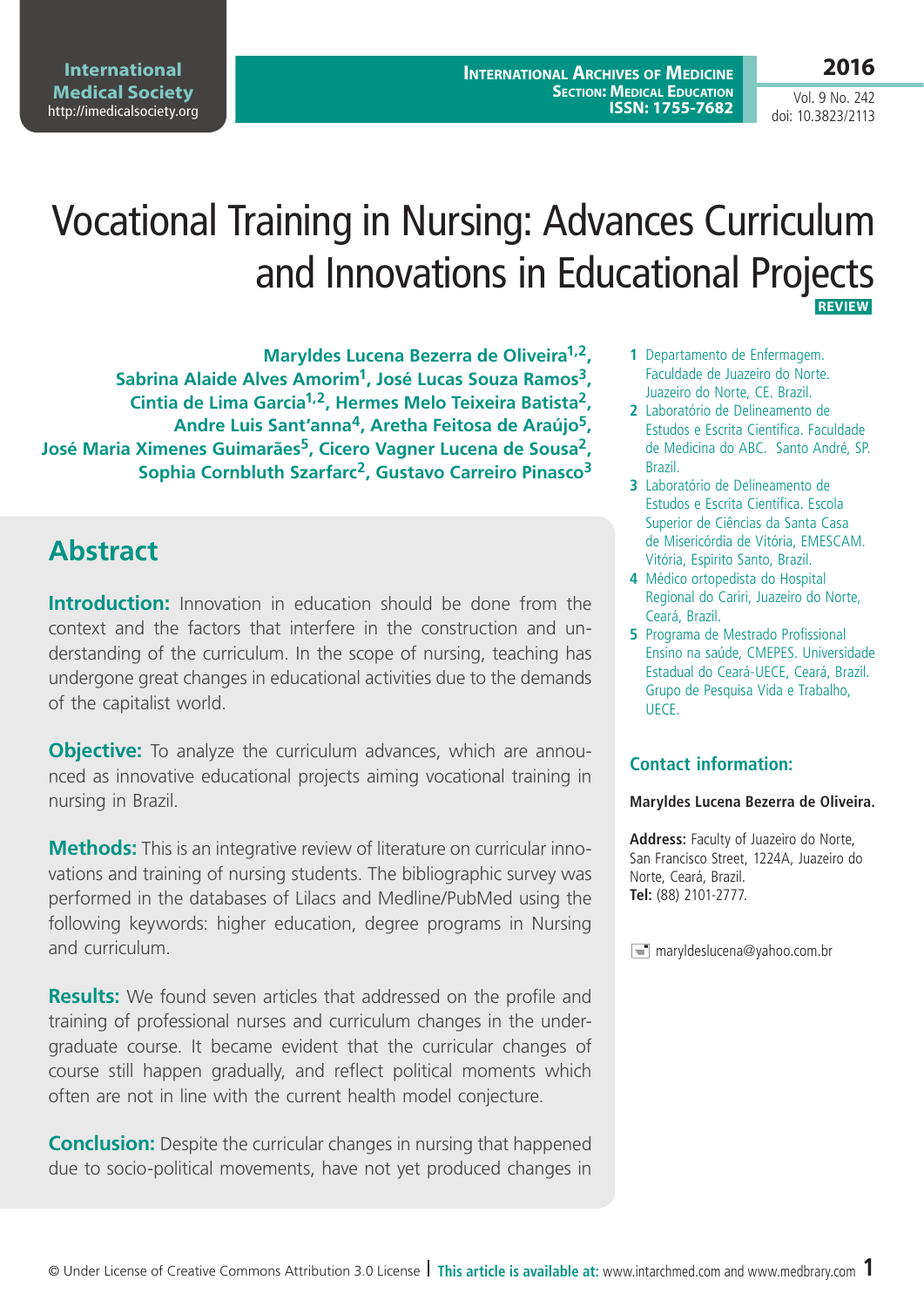**International Archives of Medicine SECTION: MEDICAL EDUCATION ISSN: 1755-7682**

Vol. 9 No. 242 doi: 10.3823/2113

**2016**

teaching that are sufficiently in line with the requirements of the job market and are able to prepare focused professionals in humanized and contextualized care and involved in the transformation of reality.

**Keywords** Higher Education; Graduate Programs in Nursing; Curriculum.

### **Introduction**

The discussion on "curriculum advances" get closer of the concept of "innovation", since both may represent an intentionality in response to the necessity with the participation and involvement of those who make the institutional team that takes the development of the curriculum and institutional.

Innovation in education needs to be done from the context and the factors that step in the construction and understanding of the curriculum. On this issue, Campolina e Martínez [1] remember that innovation does not arise at random and can't be treated as an isolated phenomenon, without consider the reality in which it is produced and the reflections built from a moving, an idea of world and society.

In this same direction, Faria e Fonseca [2] explains that innovation isn't an abstract one, because it happens at the certain time and place, being a product of human action. Being a human phenomenon, innovation historically brings to polysemy that needs to be considered, as clear as the understanding of the issue doesn't occur in error, away from the context and emptied of meaning [3].

The contact with the culture of "new" and "novelty" in today's society has been explored in many different kind of dimensions. This question has been addressed and it is necessary to watch out for the risk of terms such as "innovation" lose its meaning, rather than receive further consideration by those professionals who make the subject matter of education.

The author notes that in higher education, often the implementation of New Information and Communication Technologies, teacher training programs and curriculum reforms design are classified as innovative, when they are actually specific actions, far from the broad concept of innovation, which refers to a new educational and training proposal, which interferes in the institution as a whole and not only in isolated points [3].

The institutionalization of nursing as a teaching area occurred in 1922, at the same period it happened the advent of Brazilian nursing. From this moment, nursing education has undergone major changes in educational activities due to the demands of the capitalist world [4, 5].

In the subject matter of health policies the reports of the 8<sup>th</sup> National Health Conference (CNS, Portuguese) breaks with the ordinary current paradigm biomedical and creates the National Health System from Brazil (SUS, in Portuguese). As for the training of professionals, the 9th CNS (in Portuguese) indicates the revision of curricula, adjusting them to the social realities, ethnic-cultural and epidemiological scenario, ensuring training with full integral vision and social commitment [6].

The seventies are marked by the University Reform of 1968 which caused the revision of the curricula of higher education in the country, giving rise to Opinion 163/72, which was in force until December 1994. This university reform materialized in the training of health professionals, with reference to the Flexner Report. Knowledge in basic cycle was offered by increasingly specialized departments, with little correlation with future professional practice, students experiencing the dichotomy between theoretical and practical content and could complete the degree with only Nursing knowledge notions on Public Health. There were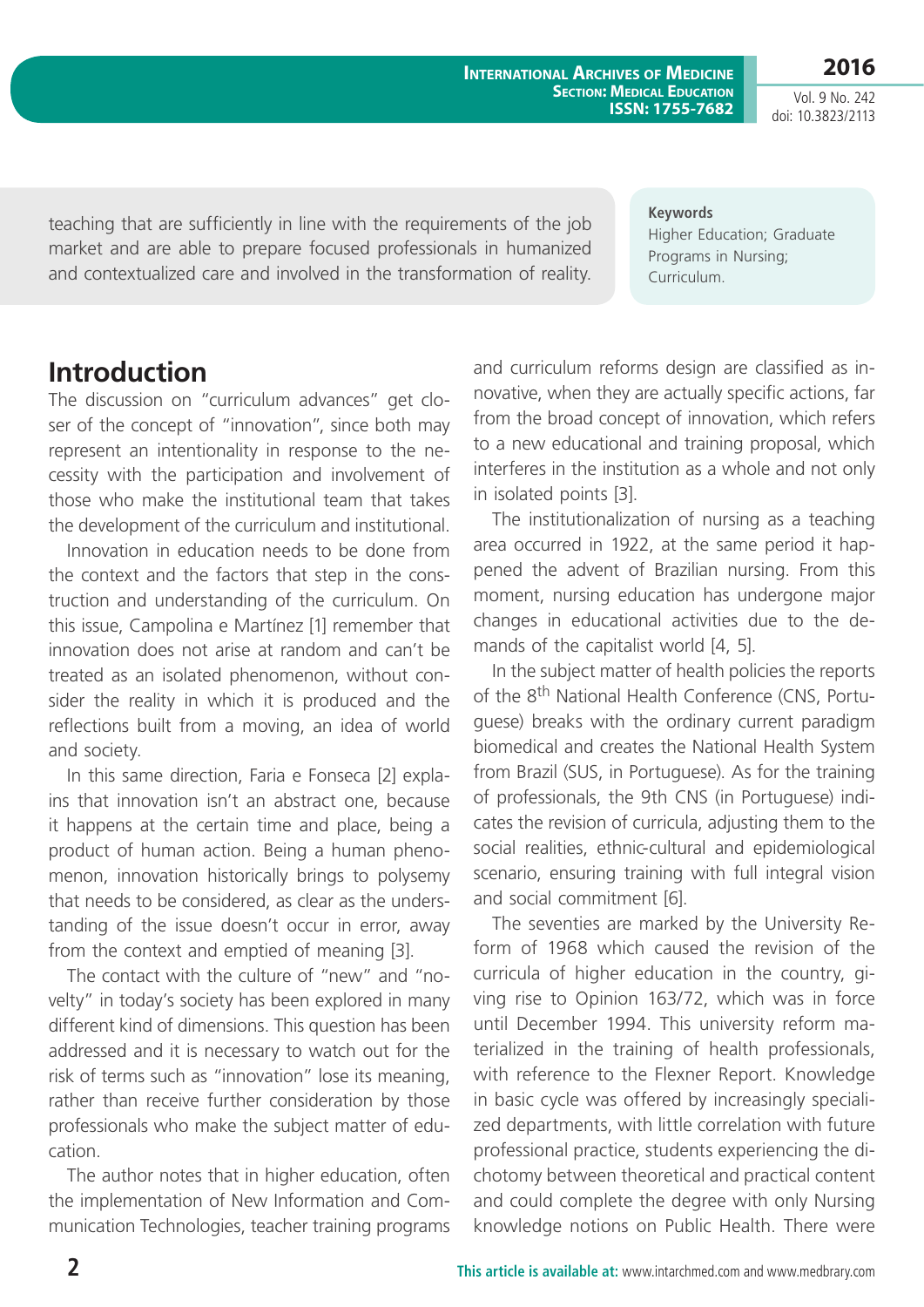Vol. 9 No. 242 doi: 10.3823/2113

three qualifications in order to undergraduate Nursing, which has lost its character of completion, and still Graduation [7].

In this same decade also marked by structure, cultural and corporate organization of Nursing, with the implementation of the first Master in Nursing, in Anna Nery Nursing School, in Rio de Janeiro, the creation of Nursing Councils and the first Professional Associations, which would give rise to unions [7].

The change of curriculum paradigm takes shape from March 1992, when the forwarded proposal received a favorable opinion from SENESu (in portuguese) and finally the "Minimum Content and Duration of Nursing Graduation Course" were set with the publication of the new Opinion CFE 314/94.

On December 20, 1996, thirty-five years after the promulgation of the first LDB (Directive and Basis Law in Brazil), it was published Law 9394/96 (new LDB), the result of more than a decade of negotiations, demanding that all the current educational process in Brazil would fit to it. It is worth mentioning that the process of discussion to the new curriculum of nurses occurred in parallel, within the same principles, and was born with the spirit of the new LDB advocated.

At last, in October 2001 the CNE/CES 1133/2001 – National Guidelines of Graduate Nursing, Medicine and Nutrition is approved and, in November, the Resolution 3/2001 established the specific directives for the undergraduate education in Nursing [7].

In this context, one should consider the nurse profile defined in the DCN/ENF as an individual with general training, technical, scientific and humanistic knowledge, with critical and reflective capacity, prepared to act at different levels of care in the healthdisease scope, guided by ethical principles [8].

Thus, it is imperative the necessity to monitor how these guidelines have been understood and implemented in the educational proposal of institutions that train nurses in order to ensure humane health care, intended by the present moment in SUS. The curriculum should represent the world view observed by the school and their teachers.

This research set out to do a study related to professional training in nursing for the current society, considering the demands of this area of knowledge, discuss legal elements surrounding the nursing training process in brazilian society. Guiding question: which elements guide the pedagogical proposal concerning to the SUS (NHS, in English)? How are the future professionals being prepared to act in this contemporary society, which requires critical, reflective, enterprising, independent and generalist nurses, as recommended by the Nursing Curriculum Guidelines?

Thus, this study is justified by the need to analyze the training professional process of the nurse and discuss elements that involve the training process in brazilian society, as the basis for the support of a pedagogical proposal concerning to the SUS (Brazilian Health System). The goal is to analyze the curriculum advances that are announced in innovative educational projects for vocational training in Nursing in Brazil.

## **Methods**

This is a integrative review compiled through the following steps: establishing the hypothesis and review of objectives; establishment of criteria for inclusion and exclusion of articles (sample selection); definition of the information to be extracted from selected articles; analyzing the results; discussion and presentation of results and; the presentation of revision [9].

To select the items a search was carried out in the databases PubMed and Lilacs. It was not considered the publication period because of lack of subject of studies in that theme. The search was performed using the integrated method, with the descriptors: higher education, degree programs in Nursing and curriculum.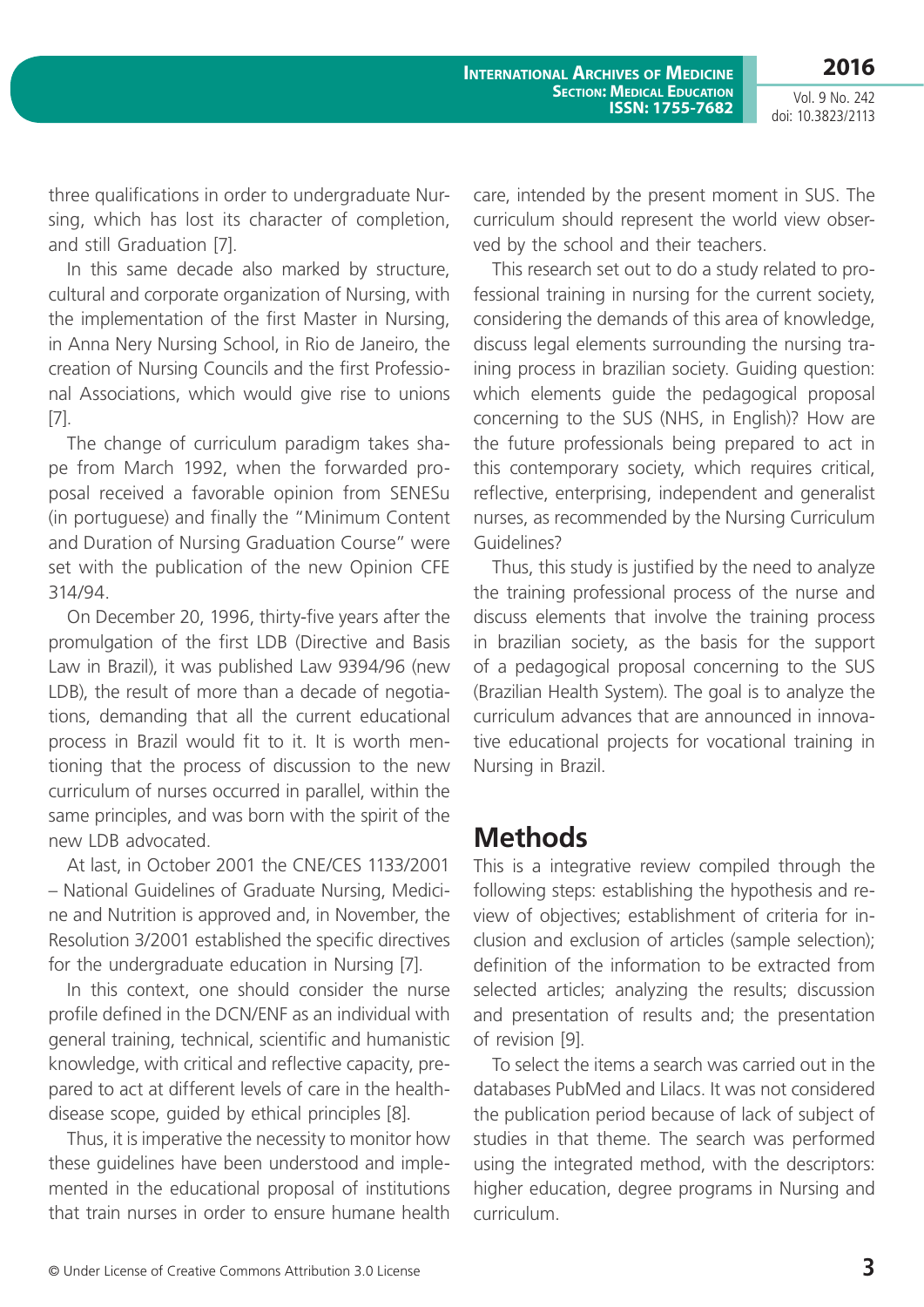**2016** Vol. 9 No. 242

doi: 10.3823/2113

The criteria of inclusion for this review were: to address issues related to the Nursing curriculum and higher education, be articles and be published in Portuguese, English or Spanish. Thus, theses, dissertations and letter to the reader were excluded in this study. According to **Figure 1**, we found 15 articles addressing the theme of health education and, however, after reading the abstracts, articles were selected that addressed some analysis or ex-



perience of curricular innovation of Nursing, for a total of seven articles. After this stage, it began the reading of the articles to later organize them.

The following articles were organized in the table, which illustrates the characterization of items such as the year of publication, scientific journals, research objectives, as well as the evidence of the studies.

### **Results**

The distribution of the manuscripts is described in tables and figures, as shown next. There were found seven articles that addressed on the profile and training of professional nurses and curriculum changes in the undergraduate course. It was evident that the curricular changes of course still happen gradually, and reflecting political moments which often end up not concerning with the current health model assumptions. **Tables 1** to **3** and **Figure 2**.

**Table 1.** Characterization of articles on the year and periodical publishing and objectives of studies, 2016.

| <b>Reference</b>                                                                             | <b>Search objective</b>                                                                                                                                                                                                                          |
|----------------------------------------------------------------------------------------------|--------------------------------------------------------------------------------------------------------------------------------------------------------------------------------------------------------------------------------------------------|
| Correia LM, Henriques RLM,<br>Nogueira MFH, Pacheco AS,<br>Romano RT. (2004) [7]             | Construction of the Pedagogic Political Project of the Graduate Course FENF/UERJ and the<br>purpose of describing the experience of building. This project focused on defense of what is<br>public and quality education.                        |
| Freitas MAO, Seiffert OMLB.<br>$(2007)$ [10]                                                 | Analyze the meaning given by graduates to the Department of Didactic - Pedagogical<br>Training in Health, offered in the Graduate Sensu stricto UNIFESP programs, identifying their<br>importance for the teaching in health, from 1998 to 2003. |
| Oliveira MAO, Veríssimo<br>MLOR, Püschel VA, Riesco<br>MLG. (2007) [11]                      | Present, in general, the new curriculum of undergraduate nursing EEUSP.                                                                                                                                                                          |
| Lopes Neto D, Teixeira E, Vale<br>EG, Cunha FS, Xavier IM,<br>Fernandes JD et al. (2008) [4] | Analyze the adherence of DCN/ENF recorded in the context of PPC undergraduate nursing,<br>through the evaluation reports produced by committees appointed by the INEP/MEC.                                                                       |
| Barbosa ECV, Viana LO.<br>$(2008)$ [12]                                                      | Analyze the trajectory of nursing education / teaching and undergraduate courses in nursing<br>in Brazil, from the literature review on the topic, including legal documents 1960-2007.                                                          |
| Lima JOR, Esperidião E,<br>Munari DB, Brasil VV. (2011)<br>$[13]$                            | Identify and describe the inclusion of ethical and humanistic framework in pedagogical<br>projects of undergraduate programs in Goiânia/GO Nursing.                                                                                              |
| Teixeira E, Fernandes JD,<br>Andrade AC, Silva KL, Rocha<br>MEMO, Lima RJO. (2013) [14]      | Build an overview of the training and evaluation of Nursing Graduation Courses in Brazil<br>period 2001-2011; It defines strategies for regulation the installed expansion nursing courses.                                                      |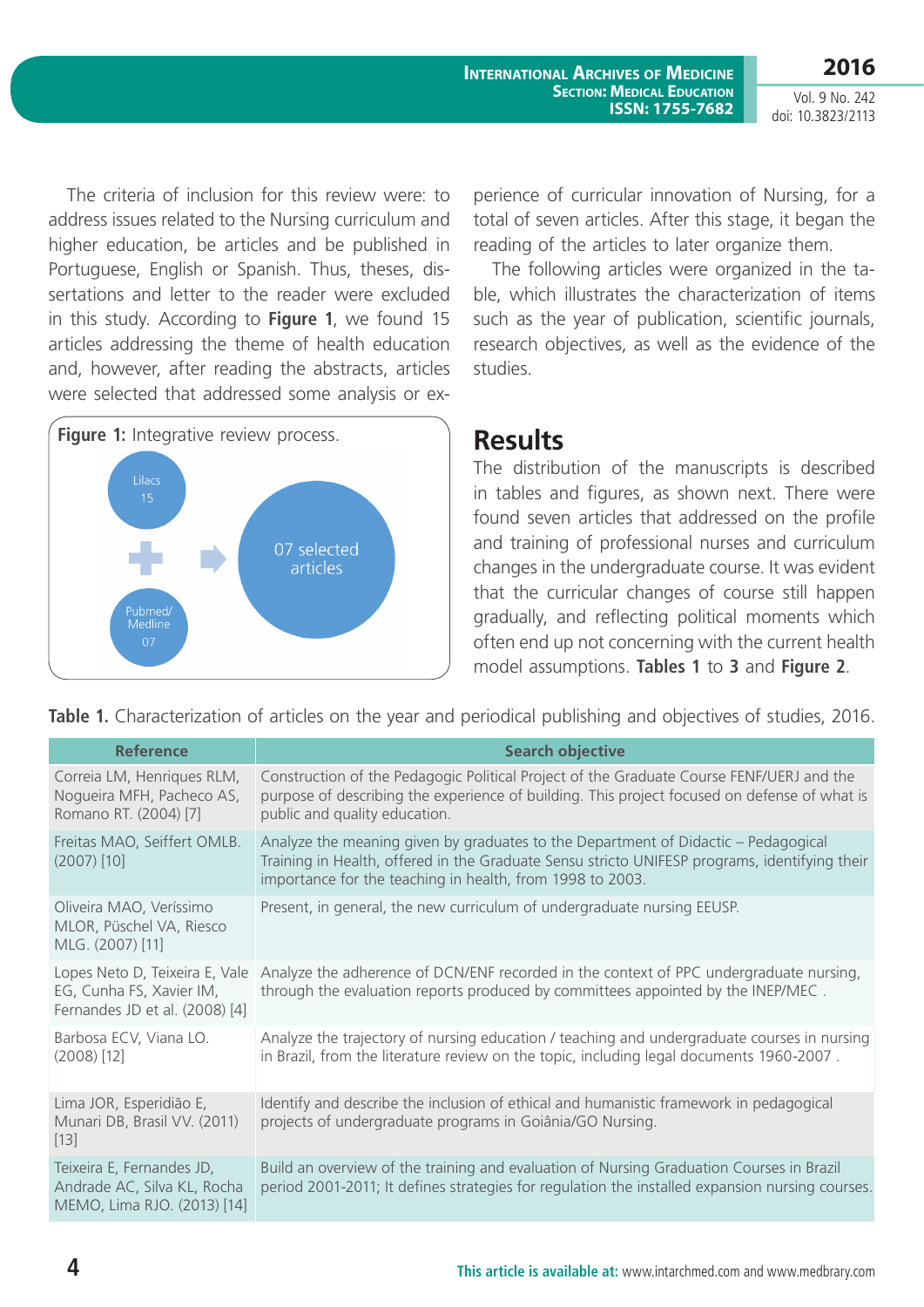Vol. 9 No. 242 doi: 10.3823/2113

**Table 2.** Analysis of the manuscripts in relation to curriculum advances, 2016.

| <b>Reference</b>                                                                                  | <b>Analyses</b>                                                                                                                                                                                                                                                                                                                                                                                                                                                                                                                                                                            |
|---------------------------------------------------------------------------------------------------|--------------------------------------------------------------------------------------------------------------------------------------------------------------------------------------------------------------------------------------------------------------------------------------------------------------------------------------------------------------------------------------------------------------------------------------------------------------------------------------------------------------------------------------------------------------------------------------------|
| Romano RT. (2004) [7]                                                                             | Correia LM, Henriques RLM, The movement of construction - implementation - evalutation - reconstruction, curriculum concept itself as praxis and process has resulted in changes<br>Nogueira MFH, Pacheco AS, in the structure and curriculum.                                                                                                                                                                                                                                                                                                                                             |
| Freitas MAO, Seiffert OMLB.<br>$(2007)1$ [10]                                                     | On graduation, future nurses have the opportunity in their education process to carry out their studies in the Education field. The Resolution CNE / CES<br>No. 3 (4) of 7 November 2001, establishing the National Curriculum Guidelines of Graduate Nursing, provides in its Article 6 section III, paragraph<br>" d " relevant content to pedagogical training of nurse who will give you support to plan, implement and participate actively in the training of other<br>professionals, and education and health promotion programs.                                                   |
| Oliveira MAO, Veríssimo<br>MLOR, Püschel VA, Riesco<br>MLG. (2007) [11]                           | We recognize the academic character of the training curriculum, because we know that we are talking about something that belongs to the world of<br>education, although we have reference to the work field. We identify research as a tool of the educational process of the nurse and want the student's<br>learning organized according to the clinical and epidemiological reasoning, which have great relevance for the professional working. We believe that<br>the student is the subject of the initial training process with autonomy and active participation in the curriculum. |
| Lopes Neto D, Teixeira E,<br>Vale EG, Cunha FS, Xavier<br>IM, Fernandes JD et al.<br>$(2008)$ [4] | The DCN and PPC take priority on the agenda of higher education. However, it's not only to set the DCN, you must implement them; not just<br>develop PPC, you must implement them with adherence to DCN; not just expand higher education, it is necessary to access it in search of quality and<br>commitment to social justice and the scientific and technological innovations.                                                                                                                                                                                                         |
| Barbosa ECV, Viana LO.<br>$(2008)$ [12]                                                           | These guidelines have to meet the health policies and are in accordance with the Ministries of Health and Education, which propose the reorientation<br>of undergraduate courses in this area, providing technical, operational and financial cooperation so that these courses can develop a joint work with<br>management, including the SUS services and the general population, which is recognized as partnership programs of these ministries - EDUCARSUS,<br>APRENDERSUS and ENSINASUS from 2004.                                                                                   |
| Lima JOR, Esperidião E,<br>Munari DB, Brasil VV.<br>$(2011)1$ [3]                                 | The need for investment in training of health professionals under the ethical- humanist perspective is essential for the consolidation of SUS. Any citizen,<br>provided user of health services, public or private, can realize the necessity of a better qualify health workers, as their difficulties in answering questions<br>inherent in the humanistic principles in their everyday life.                                                                                                                                                                                            |
| Teixeira E, Fernandes JD,<br>Andrade AC, Silva KL, Rocha<br>MEMO, Lima RJO. (2013)<br>$[14]$      | The expansionist policy of higher education, implemented in Brazil in the last decades, reflecting therefore the market demands and pressure from civil<br>society groups to open new courses and, in this scenario, there is the possibility of higher education at night and in distance mode.                                                                                                                                                                                                                                                                                           |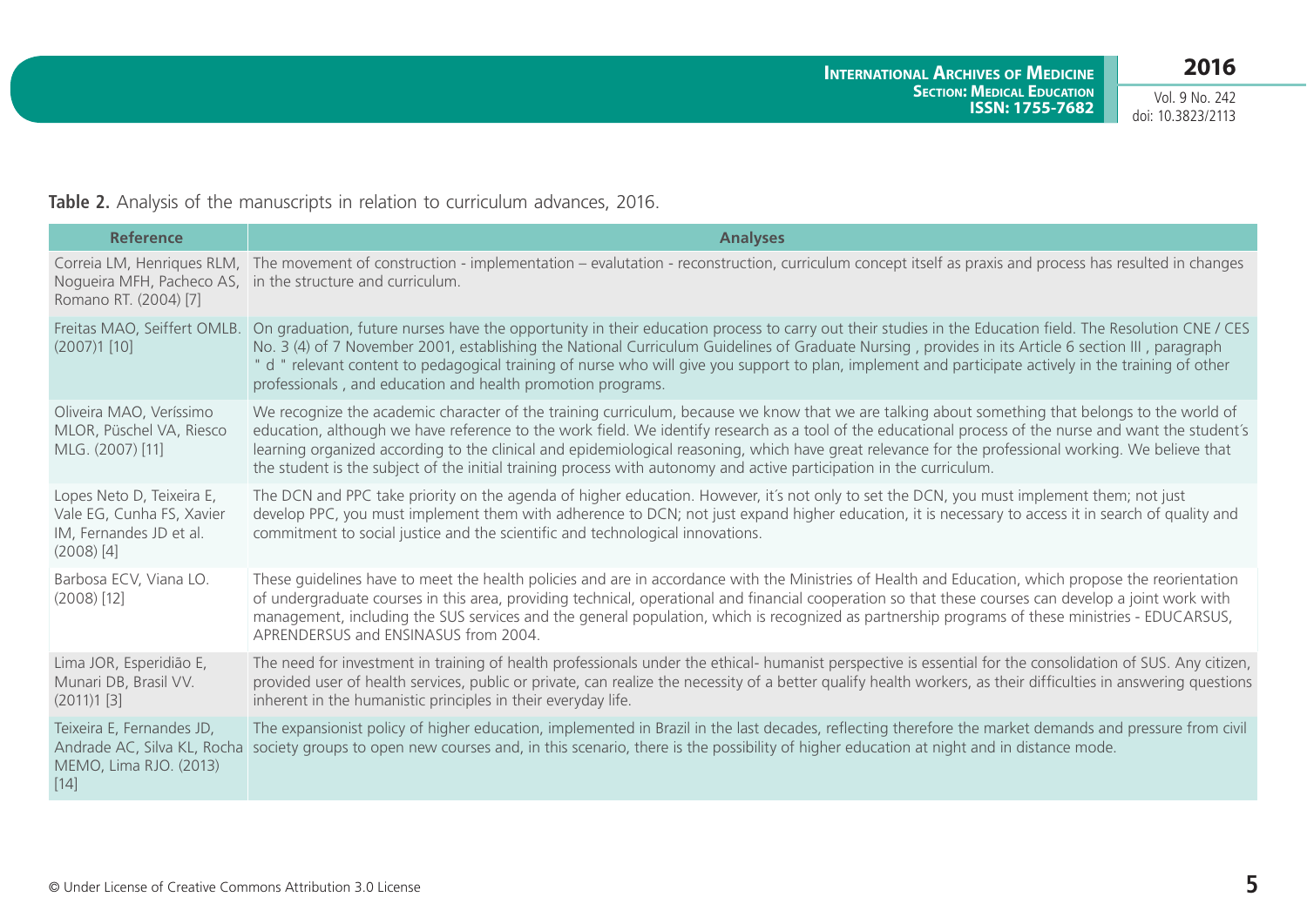Vol. 9 No. 242 doi: 10.3823/2113

**Table 3.** Affective aspects members of the current teaching and learning process.

| <b>Reference</b>                                                                                  | <b>Aspects</b>                                                                                                                                                                                                                                                                                                                                                                                                                                                                                                                                                                                                                                                 |
|---------------------------------------------------------------------------------------------------|----------------------------------------------------------------------------------------------------------------------------------------------------------------------------------------------------------------------------------------------------------------------------------------------------------------------------------------------------------------------------------------------------------------------------------------------------------------------------------------------------------------------------------------------------------------------------------------------------------------------------------------------------------------|
| Correia LM, Henriques RLM,<br>Nogueira MFH, Pacheco AS,<br>Romano RT. (2004) [7]                  | The interdisciplinarity in health education involves disciplinary integration - integrated- curriculum around problems arising from the health reality,<br>where the disciplines that help in the understanding of that context interact dynamically establish connections with each other and mediations. In this<br>proposal, the principle of hierarchy among the sciences is replaced by the principle of cooperation, allowing the internal transitivity between science<br>fragments, concepts and languages. The society's vision is plural in search of historical changes, political and economic able to overcome the strong<br>social inequalities. |
| Freitas MAO, Seiffert OMLB.<br>$(2007)$ [10]                                                      | Debates and studies show the need to establish in higher education, active learning processes that encourage autonomy, creativity and criticality of<br>students. In this sense demand the consolidation of training spaces that encourage future learning and coping with problems and challenges in the<br>context of professional practice. To face this challenge requires taking as reflection of focus and questioning the teaching work at the prospect of<br>qualifying vocational training of higher level.                                                                                                                                           |
| Oliveira MAO, Veríssimo<br>MLOR, Püschel VA, Riesco<br>MLG. (2007) [11]                           | We are also talking about the relationship between education and work, in particular political, economic, cultural, national and also international<br>context of globalized problems. It is this common perspective we try to see how it will show in the future initial training in nursing, which will be your<br>challenges. The learning process, which involves teacher and student in acquisition of knowledge and practices necessary to nursing work, cannot be<br>taken off this look to the future.                                                                                                                                                 |
| Lopes Neto D, Teixeira E,<br>Vale EG, Cunha FS, Xavier<br>IM, Fernandes JD et al.<br>$(2008)$ [4] | The evaluation has become fundamental part in ensuring the implementation of the DCN/ENF as a quiding activity for the development of innovative<br>PPC, ensuring student centered learning; building an integrated curriculum, in which the axis of the training becomes the practice/ work/ nursing care;<br>the articulation theory/ practice; health concepts while living conditions; the presence of cross-cutting issues; the concept of evaluation as a tool to (re)<br>definition of paradigms.                                                                                                                                                       |
| Barbosa ECV, Viana LO.<br>$(2008)$ [12]                                                           | You can change the logic of the traditional teaching focused on the teacher and/ or in educational technology, i.e. it is feasible to diversify the<br>educational setting so that it will be multi reference through active teaching and learning methodologies and articulate educational institutions and<br>services, teachers and students in order to promote intercourse experiences of the same institution of higher education or between them.                                                                                                                                                                                                       |
| Lima JOR, Esperidião E,<br>Munari DB, Brasil VV. (2011)<br>$[13]$                                 | In all this change is essential that the teacher is prepared for both the specific skills of your area, as also to the relational skills that can promote or<br>hinder the desired learning because the teacher becomes no longer the transmitter, but the mediator to achieve knowledge.                                                                                                                                                                                                                                                                                                                                                                      |
| Teixeira E, Fernandes JD,<br>Andrade AC, Silva KL,<br>Rocha MEMO, Lima RJO.<br>$(2013)$ [14]      | By the time it is necessary to increase the number of nurses in the country, we shouldn't also neglect the academic quality parameters, i.e. that these<br>professionals are trained in recognized quality courses that can train nurses profile and competence to meet the real health requirements of the<br>population.                                                                                                                                                                                                                                                                                                                                     |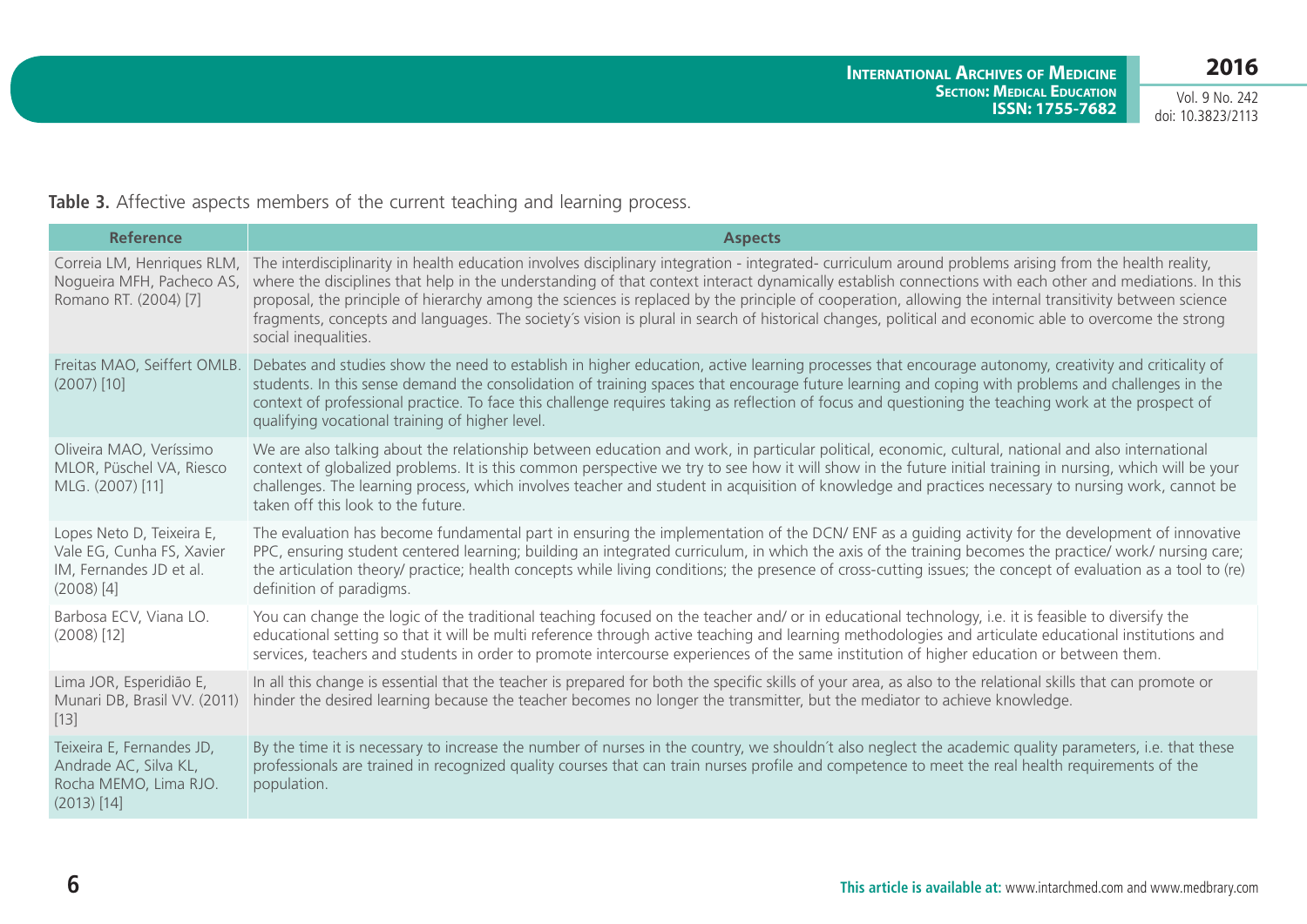Vol. 9 No. 242 doi: 10.3823/2113



- tolerant in dealing with differences
- Able to intervene in generating health / disease process
- Technical Expertise, educational, political and knowledge production
- Competent to meet the real health needs of the population
- Able to look full of your client.

## **Discussion**

The production of knowledge for completeness, resulting from the knowledge and the health education practices, requires a theoretical construct contextualized in ease of movement, desire and transformation movement, able to weave the concrete experience of life that gives it birth and life which will lead to 13.

From the integration of cross-cutting issues in the curriculum, this becomes more flexible and frank, considering that the issues can be prioritized and contextualized according to the local and regional situation and other issues may also be included [15].

Brazilian training in health, over time, progresses towards meeting the political guidelines of the health sector, especially if we think of the requirements imposed by the implementation of the Unified Health System (SUS). However, the political imposition, even though arising from social movements, which have shaped the field of public policies in the sector, does not guarantee the change movement in training [16].

The institutionalization of nursing as a teaching area occurred in 1922, at the same time it happened the advent of Brazilian nursing. Since that time, nursing education has undergone major changes in educational activities due to the demands of the capitalist world. In 1961, the Guidelines and Bases of National Education were fixed and the Federal Education Council was created with the power to set the minimum curricula of the courses.

But it was in 1996 that the Law of Guidelines and Bases of National Education - LDB was established and the board was renamed the National Council of Education. This council had the competence to define the National Curriculum Guidelines - DCN courses [4.5].

Concerning the vocational training, the DCN guide nursing education to the Health System´s needs in order to recommend that nurses should be able to know and act on the problems and situations most prevalent health-disease in the national epidemiological profile with a profile generalist, humanist, critical and reflective, with scientific and intellectual rigor, based on ethical principles [17].

The DCN indicate a path: more flexible rules and, even so, favoring the construction of major commitments of higher education institutions as SUS18. From the National Curriculum Guidelines for Nursing Graduate Course (DCENF), CNE/SES 3 of 7 November 2001, it began a restructuring process in the curricular organization, didactic and pedagogical, toward change in the training process of the nurse.

This process must be permeated by the ethical dimension of daily tasks, built from critical thinking, reflection, social analysis and the subject of relationships in a concrete reality. Otherwise, any change of strategy based on DCENF, would be abstract and insufficient [19].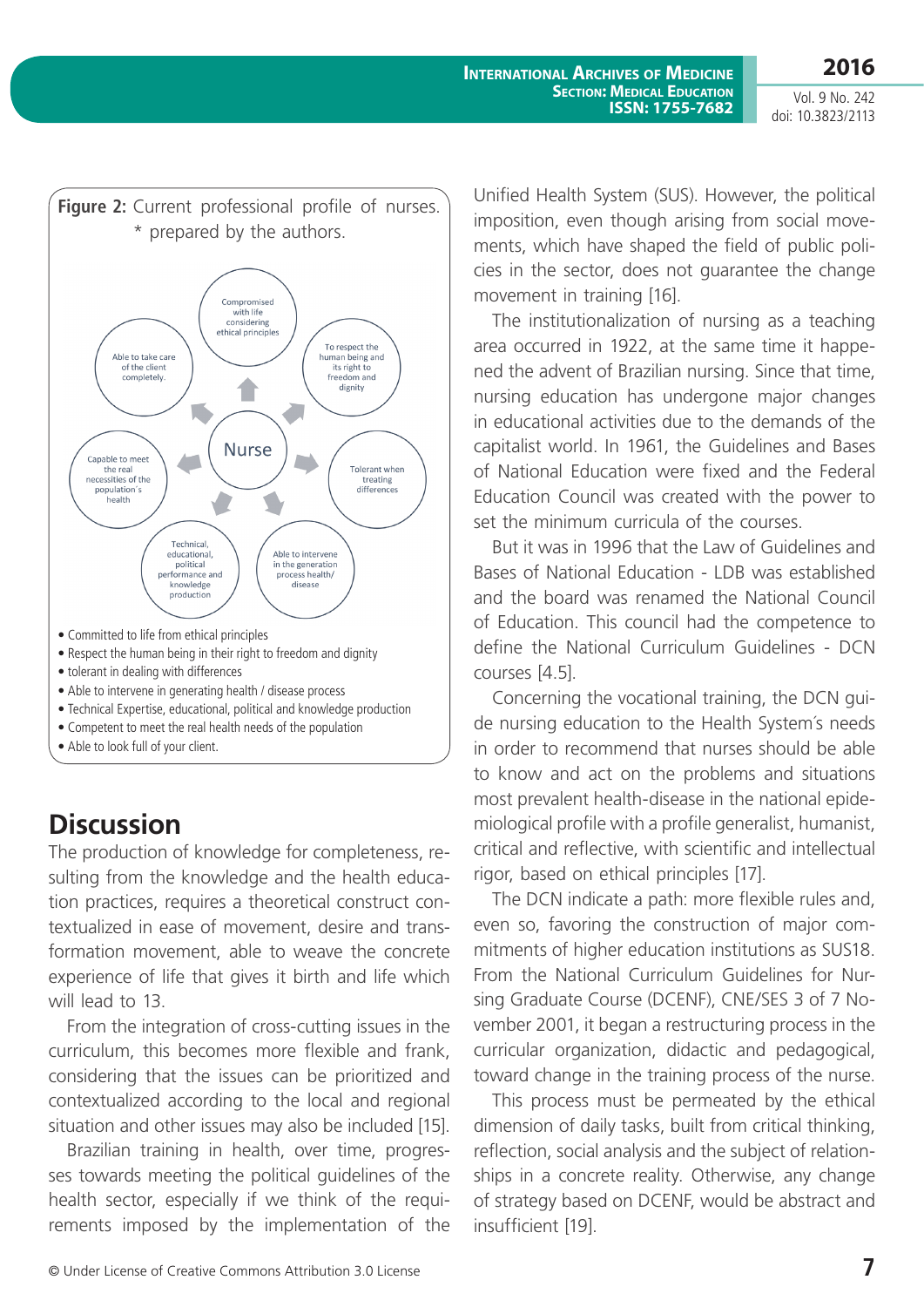Vol. 9 No. 242 doi: 10.3823/2113

After the time of compliance with the DCN and SUS, nursing teaching lives intense debate in the search for strategies that allow to power the production of novelty and inventiveness to professionals. Thinking about the teaching management in health exposed to all health sector needs suggests, as necessary, the analysis of what has been proposed in the academic scene and also what has been possible to carry on the work and social participation of the sector. When it specifically comes to the health care process, it is expected that this training learns to take into account the other, the scientific knowledge serve mainly to account for the uniqueness of the moment of encounter caregiver assumes (recognizing that clinical act on health reflects a therapy that is effective in meeting the individuals) [16].

In this context, one should consider the nurse profile defined in the DCN / ENF as an individual with general training, technical, scientific and humanistic, with critical and reflective capacity, prepared to act at different levels of care of the healthdisease, guided in ethical principles [8].

The development of such skills and abilities requires the adoption of strategies based on SUS guidelines, the broader concept of health and the use of active teaching and learning methodologies. In this process, the proposed activities considered as structure multidisciplinary work, the integration of education and the demands of services and improvement of comprehensive health care of the population.

They also provide the development, in the training process, of the ability to learn, which includes learning to know how to do to live together and ensuring the training of professionals with autonomy and discernment to guarantee comprehensive care health quality and resoluteness [4].

Has consciousness, as educators, about the commitment to future professional nurses' preparation which in addition to skill in the art and Human Care, and attuned to the social role of nursing, there are also ethical citizens committed with themselves and with each other and able to act in a society imbued with uncertainty [20].

To follow the guidance of regulatory instruments, in this case the DCN, stands out from the document what is expected of a professional in the nursing field, starting by defining the CNE resolution / CES No 03/2001, for the graduate's profile.

Throughout the text of the DCN, perceives itself the intention to form a professional that meets the health field requirements with initiative, reflection, motivation, leadership, and capable to act with competence and professionalism in all health care areas. It is expected that professionals are able to deal with the complexity, surprises and the news that the real world presents daily; so we need to bet on proposals for learning that go beyond training and formality. We have to create conditions for Continuing Education at work, in the personal life, exercising care and citizen behavior.

In the context of the standardizations Curriculum Guidelines for graduate students in any area in Brazil, as basic guidelines for the preparation of future professionals fall in the group of those who prepare their professionals through higher education. Being an official document the National Curriculum Guidelines are announced in the new perspective through the easing of technical and scientific training, know-how and know-think.

While that seek answers to many questions, it is important to be aware that both the PPC (Educational Project Course) and the Curricular Guidelines for Nursing cannot account, in full, the complex network visible and invisible that permeates the care of nurses. It is noted a great challenge for teaching undergraduate nursing because, while there is need to train a generalist, it is also necessary to consider political and economic issues, meeting with competence and visibility, the various specializations that arise continually in the health care scenario [20].

As Expression of that, Noteworthy is the Movement of educational institutions, significant Where Changes Also are underway in search of joint edu-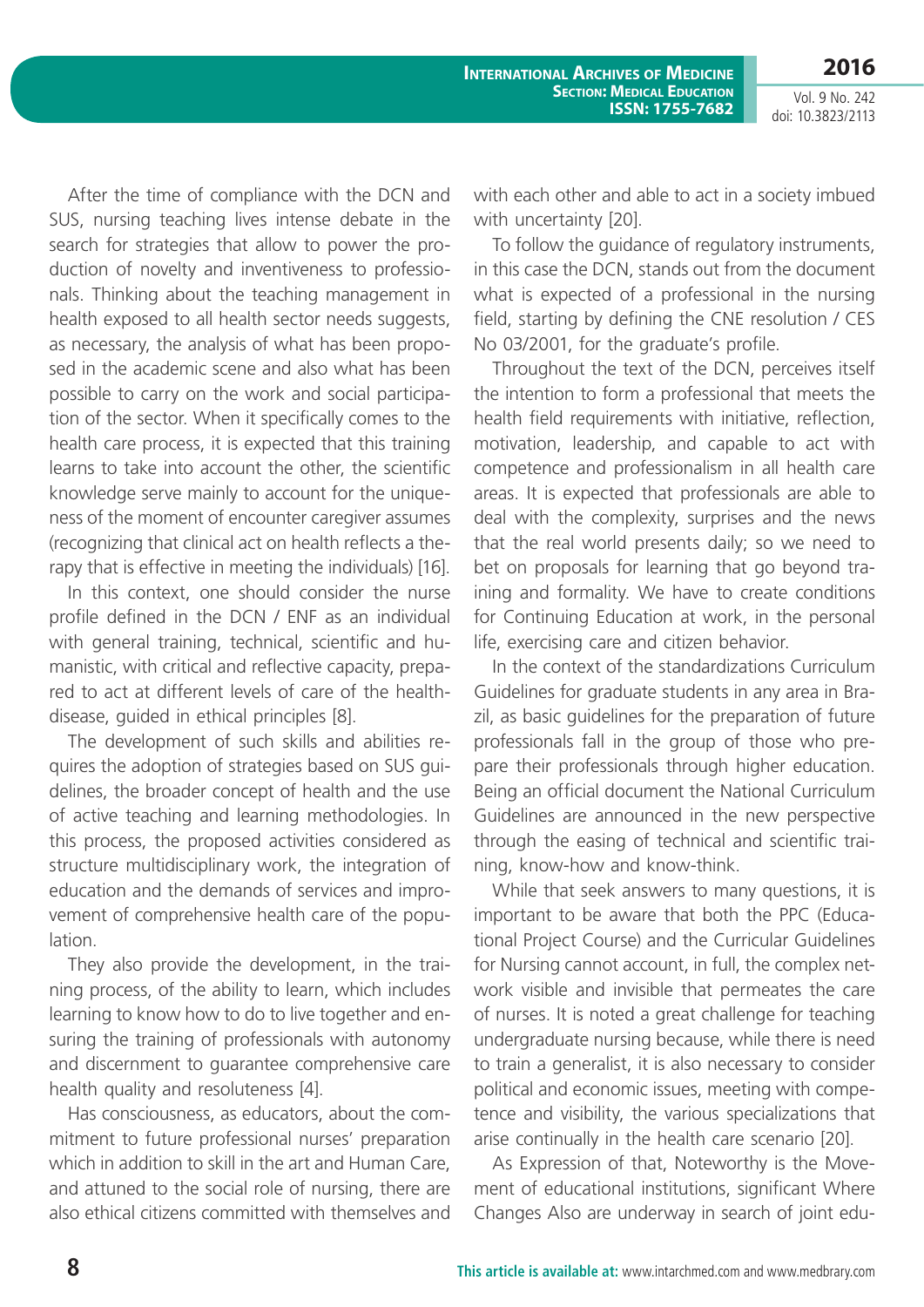Vol. 9 No. 242 doi: 10.3823/2113

cation, organized service and Movements of Population in perspective to contribute to the Health Professional Training, especially nurses.

In this sense, the UNI Project (New Initiative in Training of Health Professionals), the VERSUS (Experience Stage in the National Health System Reality), the Pro-Health (National Program for Reorientation of Vocational Training in Health), the learn- (SUS SUS and the undergraduate courses in the health field), and proposals for deployment pathway, as the PET-Health (Education Program at Work for Health), are significant examples of the approach attempt Between teaching, service and Community by achieving advances and articulated pedagogical projects with Health Practices and Principles SUS [21].

It starts with the que Perspective These advances stem from the will of Understanding hum pace Rapidly Changing of confrontation between different social interests. Thus, the curriculum advances represent the desire, the commitment and hope to contribute to what the Vocational Training to deliver better context of coping in crisis conditions [22].

Masetto [3] warns about the idea, in our century, of the Brazilian university system still following European Universities Standards. However, the Society of Knowledge and Technology, requires Increasingly Professional Innovations, so a necessity for qualification and acquisition of more knowledge.

The finding is accelerated and disorderly growth courses and offer Undergraduate Nursing vacancies without due Monitoring YOUR Quality indicates the need for additional studies on Education in Nursing in Brazil [14]. So, the expansionist policy of Higher Education, implemented in Brazil in recent decades reflects therefore as market demands and pressures of groups of society paragraph civilians opening new courses and in this scenario, highlight the possibility of training no upper nighttime mode and the distance [14].

To follow the changes resulting from constant changes in political, social and economic situation of Brazil, it is necessary that nursing as a profession active in this new social context and health, to rearrange, in order to advance not only in training a new professional, but mainly of a critical individual can contribute to the transformation of the context in which it appears [23, 24].

Successive curriculum changes in undergraduate courses in nursing are not usually preceded by an analysis of the professional reality of nurses, and have not undergone assessments about their impact, as in the literature are found few follow-up studies graduates of universities in order to identify the weaknesses and strengths of training, so that thus we can reflect on changes that still need to be implemented [25].

According to Article 3 of the National Curricular Guidelines (DCN), the Graduate Program in Nursing, in general, should aim at the formation of the generalist nurse, humanist, critical and reflective. In this perspective, it is expected that this professional is able to understand and intervene in problems and health situations and most prevalent disease in the national epidemiological profile, with emphasis on its area of operation, valuing the biopsychosocial dimensions of human life and its determinants [7]. In addition, the nurse about to graduate should be able to act with a sense of social responsibility and commitment to citizenship, as promoter of integral health of the human being [26].

This study is important as education is understood as a basic tool for the transformation of health work and education processes, of which nursing is an integral part, resulting in a reinterpretation of concepts and attitudes to produce a workforce able acting in accordance with the requirements and purposes of the profession [26, 27].

In the 1980s, organized civil society spurred several movements that resulted in the promulgation of the new Constitution of the Federative Republic of Brazil in 1988 and the approval of the Organic Law of Health (Loss) - Law No. 8080/90 and Law 8,142/90 creating the Unified Health System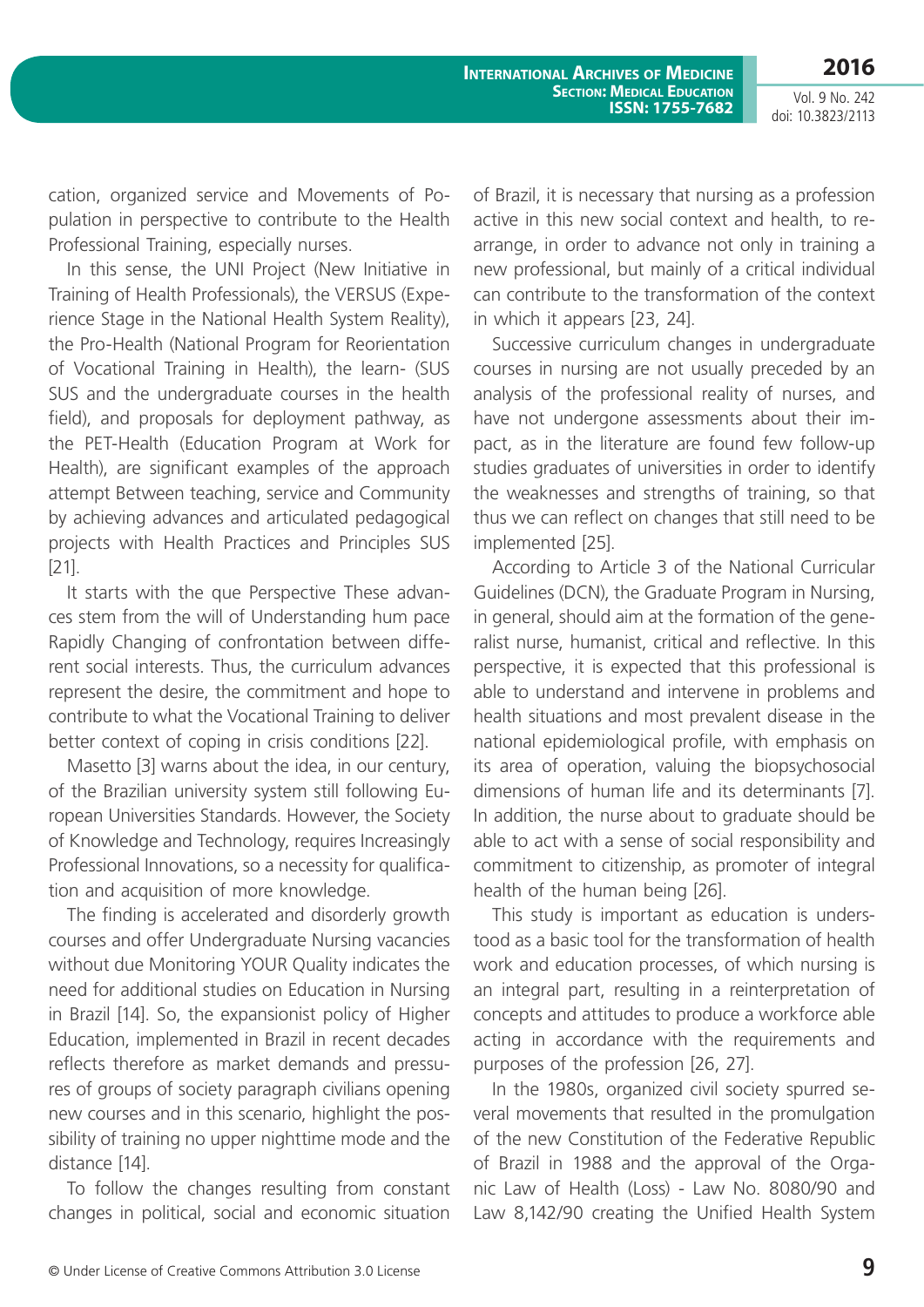Vol. 9 No. 242 doi: 10.3823/2113

(SUS) and establishing the integrity of health care as the guiding constitutional principle of formulating health policies.

The LOSs reaffirm that effective public health policies will give the reorientation of human resources policy at the NHS and therefore in the reformulation of the curricula of higher education institutions through appropriate curriculum guidelines to the needs of SUS [4]

The changes in the field of education policies contributed to the (re) design in health practices and a breakthrough was provided by DCN for training in the area. In the case of nursing, in particular contributing to the profession to authorize it to take another role with the health needs of the population [28].

The theoretical and practical fragmentation of the ethical dimension of care was highlighted as a weakness found in the training process. There remain gaps between theoretical contents and actions in practical experience. This paradox confuses and slows to overcome the challenges of a guided training in ethics [29].

There is a strong influence of the nurse's training process in their professional practice in the world of health work, since their knowledge, skills and competences (professional profile) are made from the training graduation. How is this process can generate positive or negative consequences for both professional as to the quality of health care provided by him [30]?

The education sector has gone through many crises, expressed, above all, because of the contrast between the hegemonic conceptions, which have a pedagogy of transmission of content or criticalsocial content, and constructive-interactionist conceptions sustained: the reality of questioning, the joint theory and practice, interdisciplinarity, the active student participation in the process of teaching and learning, an appreciation of cultural diversity, the individual historicity and its integration into everyday life [16].

When you think, so an undergraduate degree in nursing, is rescued these theoretical, historical and conceptual frameworks. Important elements, from a political point of view, that put us undoubtedly in a new scenario in the field of health education, but, likewise, do not guarantee the solution to the many problems we still have in educational practices. The inclusion of other modes again requires a willingness and openness to a "no yet know," a graduate teaching proposal willing to novelty [16].

It is a great challenge to continue-evaluating and improving the quality of curricula of higher education for the nursing actively participated in the transformation process of the health scenario in Brazil, and that the training goes beyond the academic and technical issues, but to serve as strategy for social transformation [21].

Because of the low number of jobs related to the training of nurses, the need for further research to assist in the process of knowledge of the weaknesses and strengths of vocational training, best directing in Brazilian nursing graduate education is pointed, contributing to strengthening the profession.

## **Conclusion**

It is observed that despite the curricular changes in nursing that happened due to socio-political movements, have not yet produced changes in teaching that are sufficiently in line with the requirements of the labor market and are able to prepare focused professionals in humanized care and contextualized, and involved in the transformation of reality.

### **References**

- **1.** Campolina LDO, Martínez AM. Fatores favoráveis à inovação: estudo de caso em uma organização escolar. Revista Psicologia Organizações e Trabalho, 2013; 13(3), 325-338.
- **2.** Faria MFB, Fonseca MVA. Cultura de Inovação: Conceitos e Modelos Teóricos/Culture of Innovation: Concepts and Theoretical Models. Revista de Administração Contemporânea, 2014; 18(4), 372.